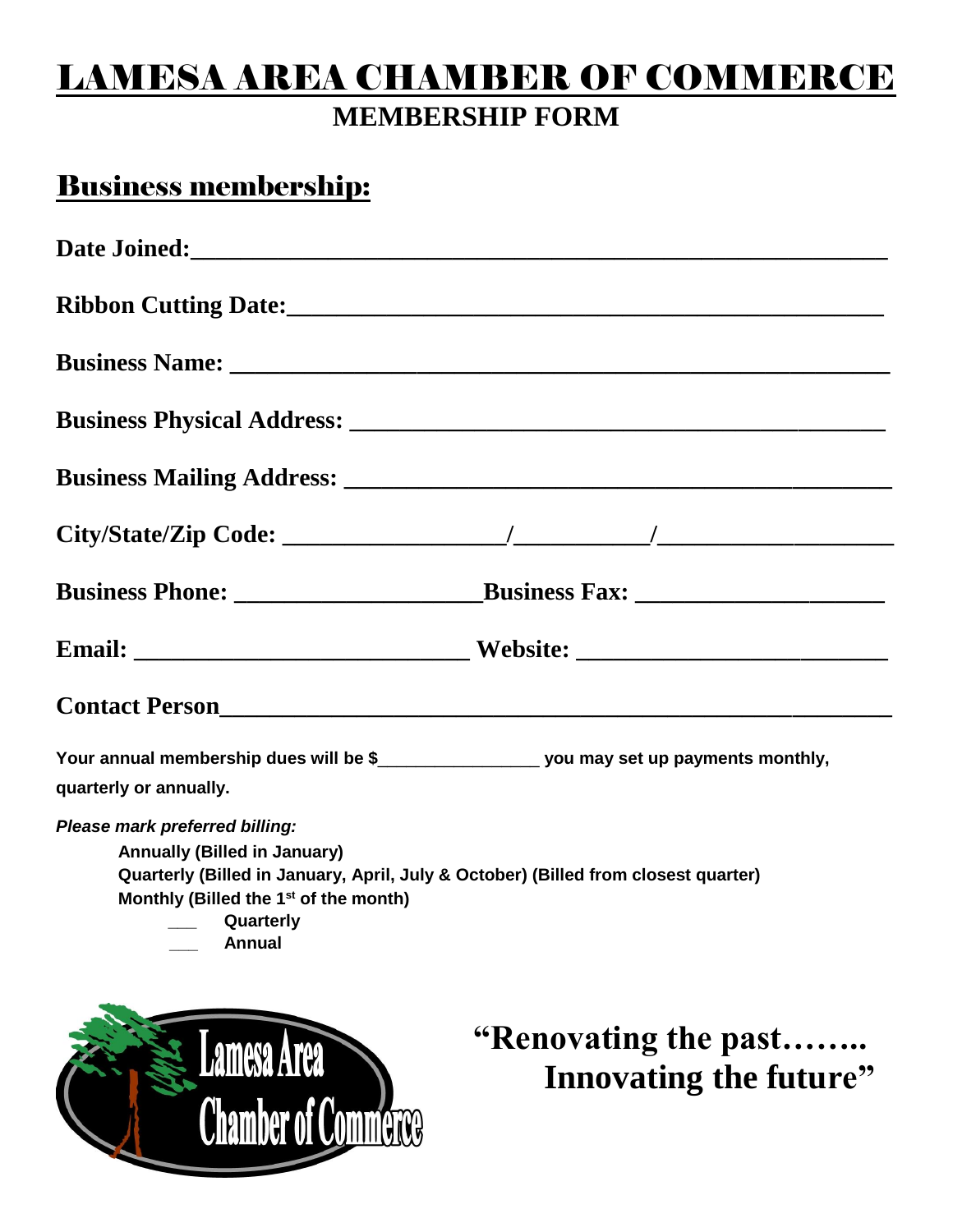## LAMESA AREA CHAMBER OF COMMERCE **MEMBERSHIP FORM**

## Individual membership:

| quarterly or annually. (Add spouse for \$20.00)                                                                                                                                                                                                 |                                                       |
|-------------------------------------------------------------------------------------------------------------------------------------------------------------------------------------------------------------------------------------------------|-------------------------------------------------------|
| Please mark preferred billing:<br><b>Annually (Billed in January)</b><br>Quarterly (Billed in January, April, July & October) (Billed from closest quarter)<br>Monthly (Billed the 1 <sup>st</sup> of the month)<br>___ Quarterly<br>___ Annual |                                                       |
| <b>Lamesa Area</b><br><b>Chamber of Commerce</b>                                                                                                                                                                                                | "Renovating the past<br><b>Innovating the future"</b> |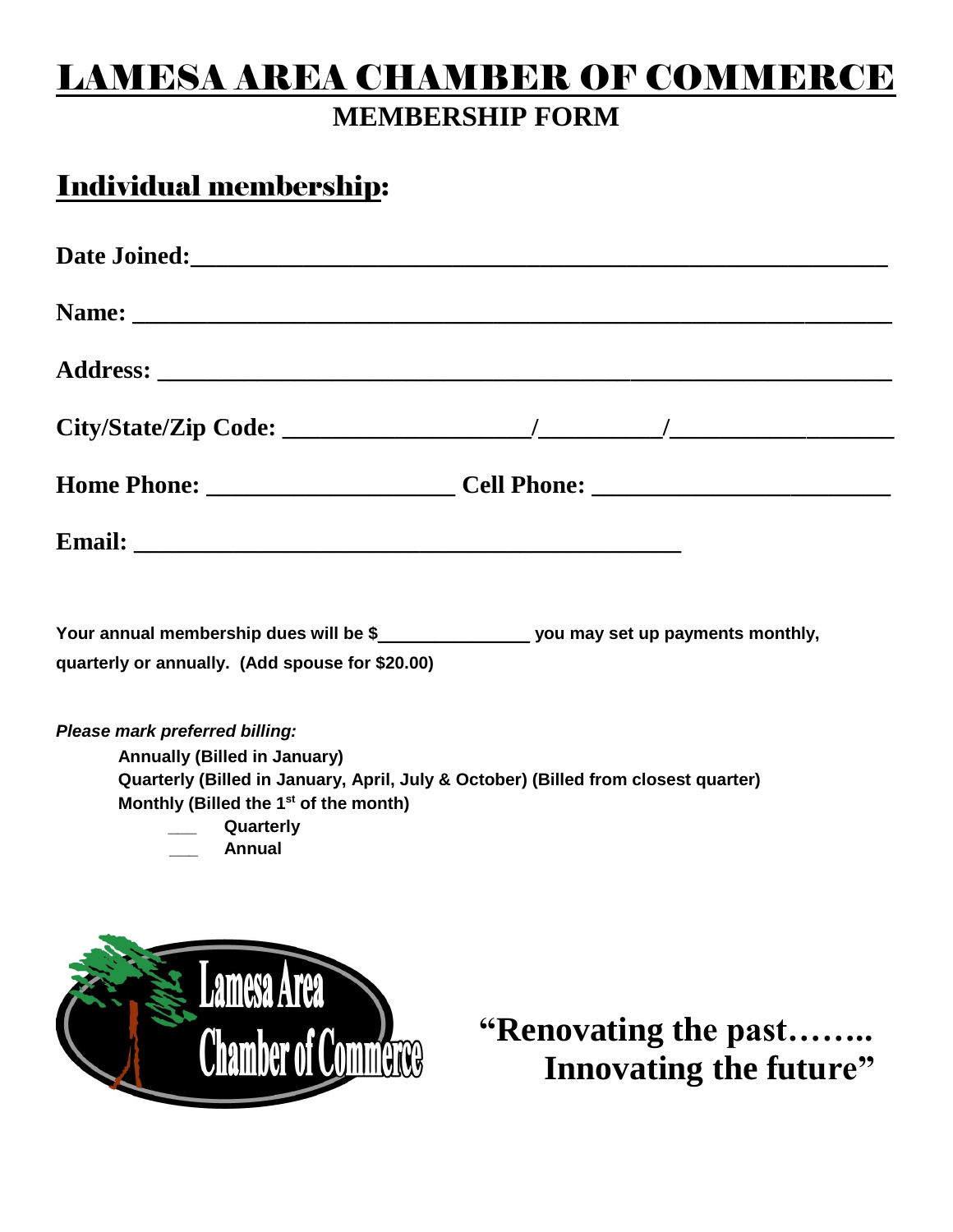#### **Lamesa Area Chamber of Commerce Minimum Investment Schedule**

(with prorated schedule)

| 1st Qtr<br>\$75.00                   | 2nd Qtr                                                               | 3rd Qtr  | 4th Qtr  |
|--------------------------------------|-----------------------------------------------------------------------|----------|----------|
|                                      |                                                                       |          |          |
|                                      | \$56.25                                                               | \$37.50  | \$18.75  |
| \$100.00                             | \$75.00                                                               | \$50.00  | \$25.00  |
| \$125.00                             | \$93.75                                                               | \$62.50  | \$31.25  |
| \$187.50                             | \$140.50                                                              | \$93.75  | \$46.88  |
| \$125.00                             | \$93.75                                                               | \$62.50  | \$31.25  |
| \$187.50                             | \$140.50                                                              | \$93.75  | \$46.88  |
| \$200.00                             | \$150.00                                                              | \$100.00 | \$50.00  |
| \$300.00                             | \$225.00                                                              | \$150.00 | \$75.00  |
| \$500.00                             | \$375.00                                                              | \$250.00 | \$125.00 |
| \$750.00                             | \$562.50                                                              | \$375.00 | \$187.50 |
| \$600.00                             | \$450.00                                                              | \$300.00 | \$150.00 |
| \$900.00                             | \$675.00                                                              | \$450.00 | \$225.00 |
| <b>Gold Star</b><br><b>Gold Star</b> | <b>Gold Star</b><br><b>Gold Star</b><br><b>Gold Star</b><br>Gold Star |          |          |

| , Lupio yooo    |          |          |          |          |
|-----------------|----------|----------|----------|----------|
| 1-6             | \$125.00 | \$93.75  | \$62.50  | \$31.25  |
| 1-6 Gold Star   | \$187.50 | \$140.50 | \$93.75  | \$46.88  |
| 7-9             | \$145.00 | \$108.75 | \$72.50  | \$36.25  |
| 7-9 Gold Star   | \$217.50 | \$163.00 | \$108.75 | \$54.38  |
| $10 - 12$       | \$165.00 | \$123.75 | \$82.50  | \$41.25  |
| 10-12 Gold Star | \$247.50 | \$185.50 | \$123.75 | \$61.88  |
| $13 - 15$       | \$185.00 | \$138.75 | \$92.50  | \$46.25  |
| 13-15 Gold Star | \$277.50 | \$208.00 | \$138.75 | \$69.38  |
| $16-19$         | \$205.00 | \$153.75 | \$102.50 | \$51.25  |
| 16-19 Gold Star | \$307.50 | \$230.50 | \$153.75 | \$76.88  |
| $20 - 25$       | \$250.00 | \$187.50 | \$125.00 | \$62.50  |
| 20-25 Gold Star | \$375.00 | \$281.25 | \$187.50 | \$93.75  |
| 26-35           | \$300.00 | \$225.00 | \$150.00 | \$75.00  |
| 26-35 Gold Star | \$450.00 | \$337.50 | \$225.00 | \$112.50 |

2nd quarter prorated investment begins April 1 3rd quarter prorated investment begins July 1 4th quarter prorated investment begins October 1 Use full annual investment beginning January 1 for the next year



# **"Renovating the past…….. Innovating the future"**